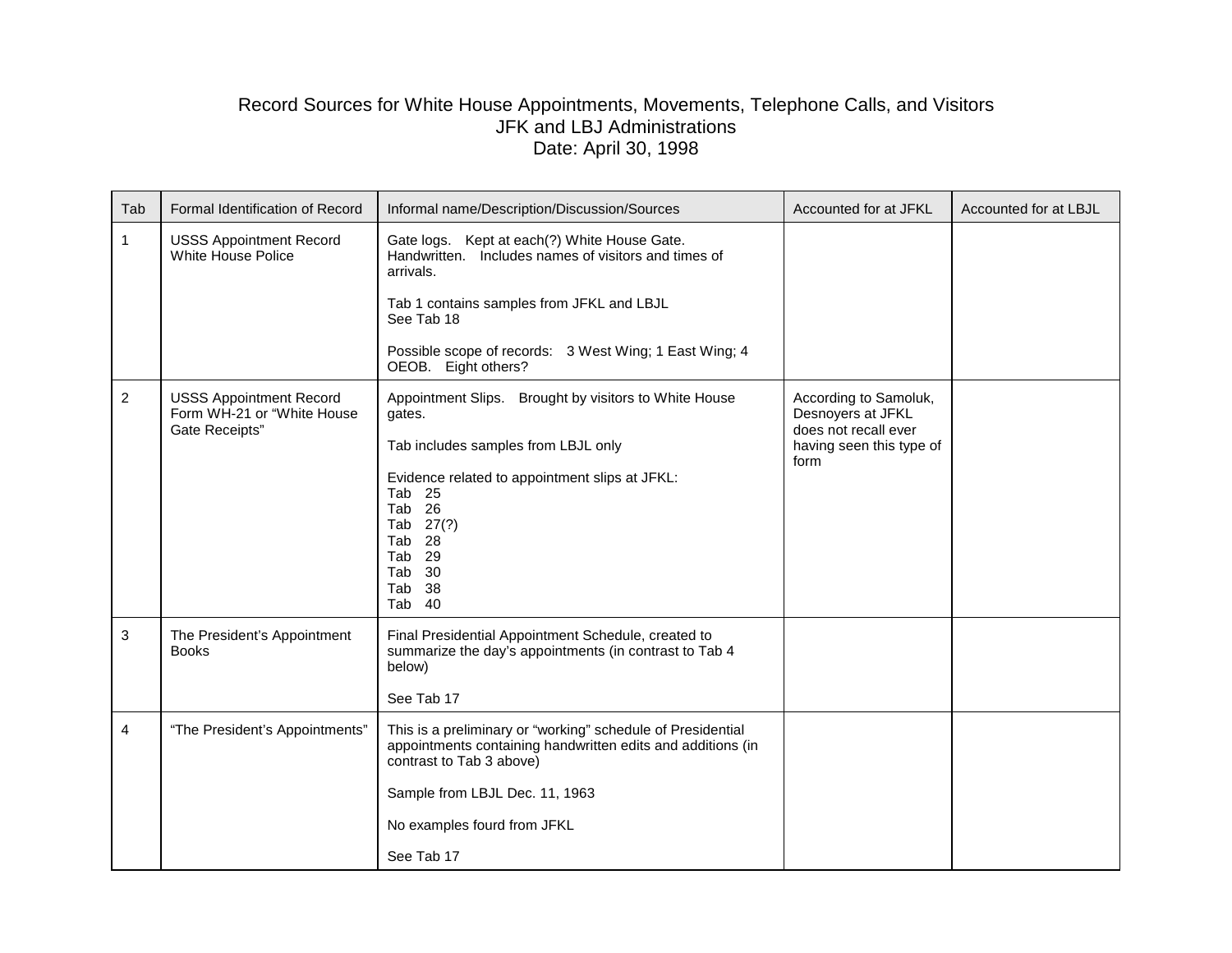| Tab            | Formal Identification of Record                                                                                            | Informal name/Description/Discussion/Sources                                                                                                                                                                                                                                                                                                                                                                                               | Accounted for at JFKL | Accounted for at LBJL |
|----------------|----------------------------------------------------------------------------------------------------------------------------|--------------------------------------------------------------------------------------------------------------------------------------------------------------------------------------------------------------------------------------------------------------------------------------------------------------------------------------------------------------------------------------------------------------------------------------------|-----------------------|-----------------------|
| 5              | Evelyn Lincoln's Appointment<br><b>Book</b>                                                                                | Sample for November 23 and December 2 (original at JFK<br>Library)                                                                                                                                                                                                                                                                                                                                                                         |                       |                       |
| 6              | POTUS Moves, 1963, 1964                                                                                                    | Samples from JFKL and LBJL                                                                                                                                                                                                                                                                                                                                                                                                                 | 1963 only             |                       |
|                | Presidential Movements [Log]                                                                                               | [Similar to Usher Logs? SeeTab 13]                                                                                                                                                                                                                                                                                                                                                                                                         | 1961 and 1962 missing |                       |
| $\overline{7}$ | <b>USSS White House Detail</b><br>Presidential movements and names of persons<br>[Shift] Reports<br>accompanying President |                                                                                                                                                                                                                                                                                                                                                                                                                                            |                       |                       |
|                |                                                                                                                            | Samples from LBJL                                                                                                                                                                                                                                                                                                                                                                                                                          |                       |                       |
|                | "Shift reports"<br>"Daily Shift Reports"                                                                                   | Tab <sub>22</sub><br>Memo Carnes to Krill 3/23/65. "from January 1953<br>to the present Most of this material is in regular<br>file folders, but some of it consists of small<br>memorandum forms The shift reports are<br>documentation, not duplicated by any other records<br>anywhere, of Presidential activity<br>Tab <sub>21</sub><br>USSS "Inventory of President John F. Kennedy<br>Records" (ND) identifies these as Centre Point |                       |                       |
|                |                                                                                                                            | Accession no. PPD-85-0001                                                                                                                                                                                                                                                                                                                                                                                                                  |                       |                       |
| 8              | <b>National Diary</b>                                                                                                      | Sample from JFKL 8/11/61<br>Sample from LBJL 11/22/63                                                                                                                                                                                                                                                                                                                                                                                      |                       |                       |
|                | Diary Record Books of the<br>White House Police                                                                            | Arrival and departure times of members of the First Family                                                                                                                                                                                                                                                                                                                                                                                 |                       |                       |
| 9              | <b>White House Communications</b><br><b>Agency Switchboard Logs</b>                                                        | We have sample print-out for November 22 as created in<br>12/66                                                                                                                                                                                                                                                                                                                                                                            |                       |                       |
| 10             | White House Telephone<br>Memorandums and Toll Tickets                                                                      | See (book) Historical Materials in JFK Library (1993), p. 26                                                                                                                                                                                                                                                                                                                                                                               |                       |                       |
| 11             | White House Police Card Index<br>Sample from 9/1/61 from JFKL<br>Daily Report                                              |                                                                                                                                                                                                                                                                                                                                                                                                                                            |                       |                       |
| 12             | <b>Protective Survey Reports</b>                                                                                           | No samples                                                                                                                                                                                                                                                                                                                                                                                                                                 |                       |                       |
|                |                                                                                                                            | Tab <sub>21</sub><br>USSS "Inventory of President John F. Kennedy<br>Records" (ND)                                                                                                                                                                                                                                                                                                                                                         |                       |                       |
| 13             | Daily DiaryResidence Logs                                                                                                  | Ford Library sample                                                                                                                                                                                                                                                                                                                                                                                                                        |                       |                       |
|                |                                                                                                                            |                                                                                                                                                                                                                                                                                                                                                                                                                                            |                       |                       |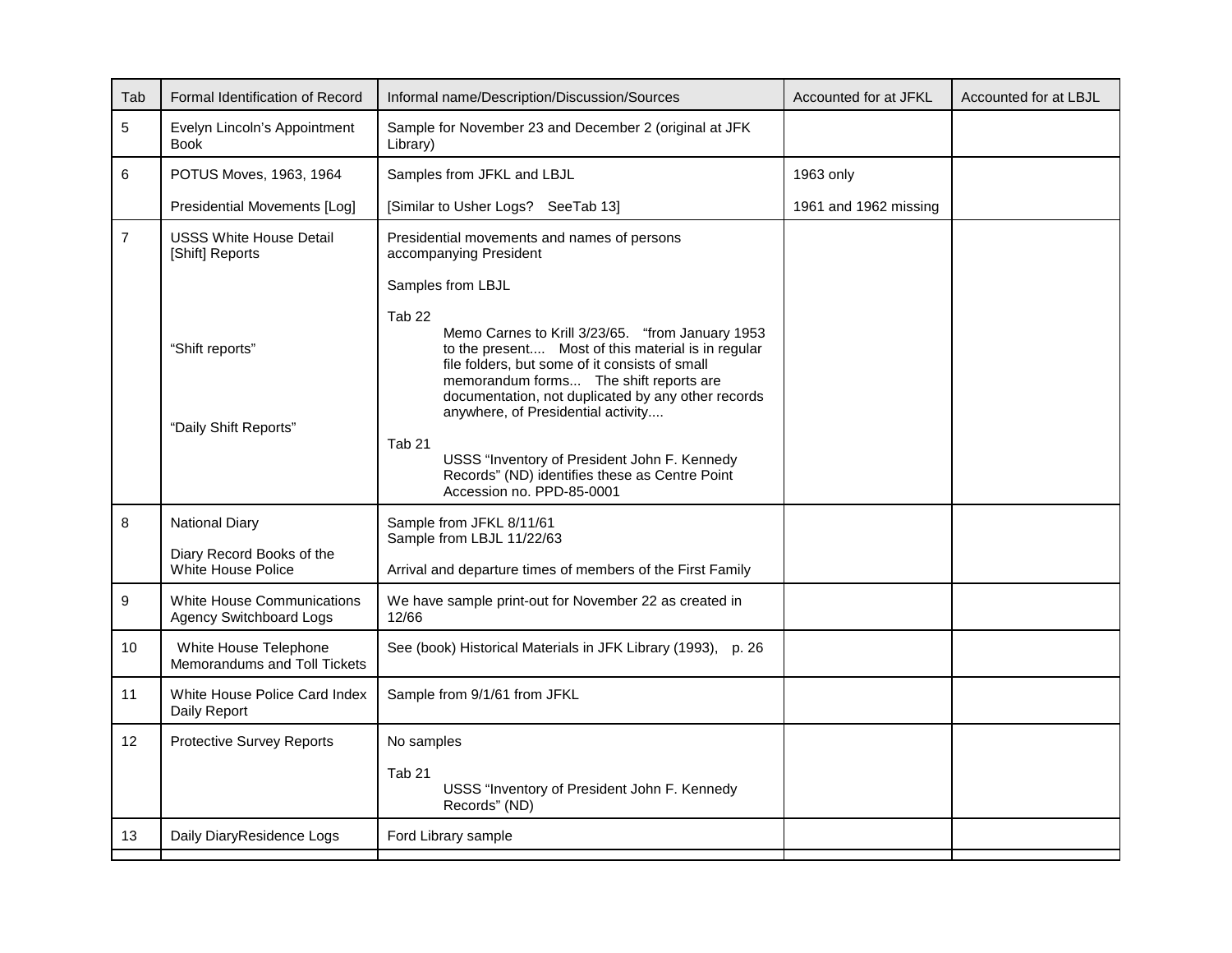| Tab | Formal Identification of Record | Informal name/Description/Discussion/Sources                                     | Accounted for at JFKL | Accounted for at LBJL |  |
|-----|---------------------------------|----------------------------------------------------------------------------------|-----------------------|-----------------------|--|
| 14  |                                 | LBJ Library "usher logs"                                                         |                       |                       |  |
|     | <b>Other Possible Records</b>   |                                                                                  |                       |                       |  |
|     |                                 | Other telephone logs?                                                            |                       |                       |  |
|     |                                 | Escort logs?                                                                     |                       |                       |  |
|     |                                 | Visitors to residence?                                                           |                       |                       |  |
|     |                                 | Potential visitors (for USSS screening?)                                         |                       |                       |  |
|     |                                 | Usher Logs                                                                       |                       |                       |  |
|     | Kenny O'Donnell records         | Telephone memoranda and toll tickets.<br>Copies open in full<br>at JFKL and NARA |                       |                       |  |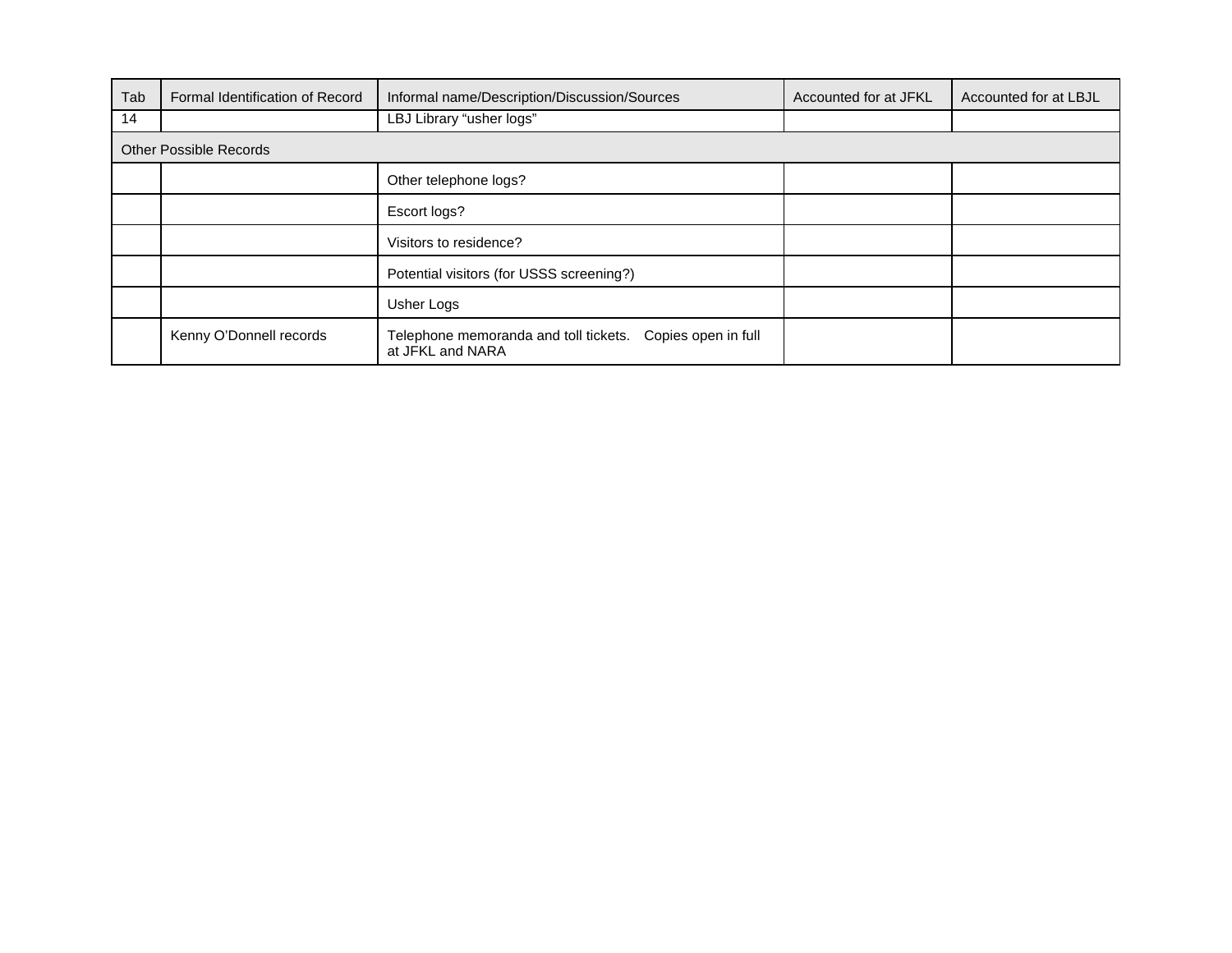## The Paper Trail

| Tab | Date      | Document                                                                | <b>Discussion</b>                                                             |
|-----|-----------|-------------------------------------------------------------------------|-------------------------------------------------------------------------------|
| 17  | <b>ND</b> | [USSS?] inventory by PS Form Number                                     | identifies records created by USSS                                            |
| 18  | <b>ND</b> | USSS inventory from OPO-85-0001                                         | Appointment schedule information                                              |
| 19  | <b>ND</b> | NARA Records of the USSS RG 87                                          | Inventory                                                                     |
| 20  | <b>ND</b> | JFKL Records of the USSS in JFKL                                        | Inventory                                                                     |
| 21  | <b>ND</b> | USSS Inventory of JFK Records (by site)                                 |                                                                               |
| 22  | 3/23/65   | Memo Carnes (USSS) to Krill (USSS)                                      | USSS records on DDE, JFK, LBJ "President's Appointments," Shift Reports       |
| 23  | 9/29/69   | Memo to Reed (GSA) from Stewart (GSA)                                   | request for appt. books                                                       |
| 24  | 3/23/70   | memo to file from Reed (GSA)                                            | USSS records on protection of JFK                                             |
| 25  | 8/18/71   | Letter from Kerneklian (USSS) to Reed (NARA)                            | JFK and LBJ USSS has 85 cubic feet of appointment of slips                    |
| 26  | 8/26/71   | Memo to NL from Jacobs (GSA-NARS) re: appt slip<br>transfers            | JFK and LBJ appointment slips                                                 |
| 27  | 9/16/71   | Memo to NNF from Smith (GSA-NARS)                                       | <b>Transferring USSS records</b>                                              |
| 28  | 9/24/71   | Appraisal Report by Davidson (GSA-NARS)                                 | Appraisal on JFK-LBJ appointment slips                                        |
| 29  | 11/12/71  | Accession Inventory between GSA-NARS & USSS                             | JFK and LBJ appointment slips                                                 |
| 30  | 11/18/71  | Routing Slip from Jacobs (GSA) to Flategual (GSA)                       | JFK and LBJ accessions                                                        |
| 31  | 9/11/74   | Memo from Hill (GSA-NARS) to GSA via NN re:<br><b>Updating NA Guide</b> | JFK and LBJ "records relating to safety of the President for certain periods" |
| 32  | 4/11/75   | Memo from Middleton (LBJL) to Jacobs (NARS)                             | Daily Diary. Records of a sensitive nature to be sealed for 50 years          |
| 33  | 4/18/75   | Memo from Jacobs (NARA) to Inderfurth (SSCI)                            | Description of presidential appointment calendars                             |
| 34  | 6/18/75   | Memo for Record by Peterson (NARA)                                      | LBJ daily logs                                                                |
| 35  | 9/3/75    | Letter from O'Neill (NARA) to Church (US Senate)                        | LBJ telephone list and daily diary                                            |
| 36  | 10/1/75   | Memo from Reed (NARA) to File                                           | JFK telephone logs and appointment books                                      |